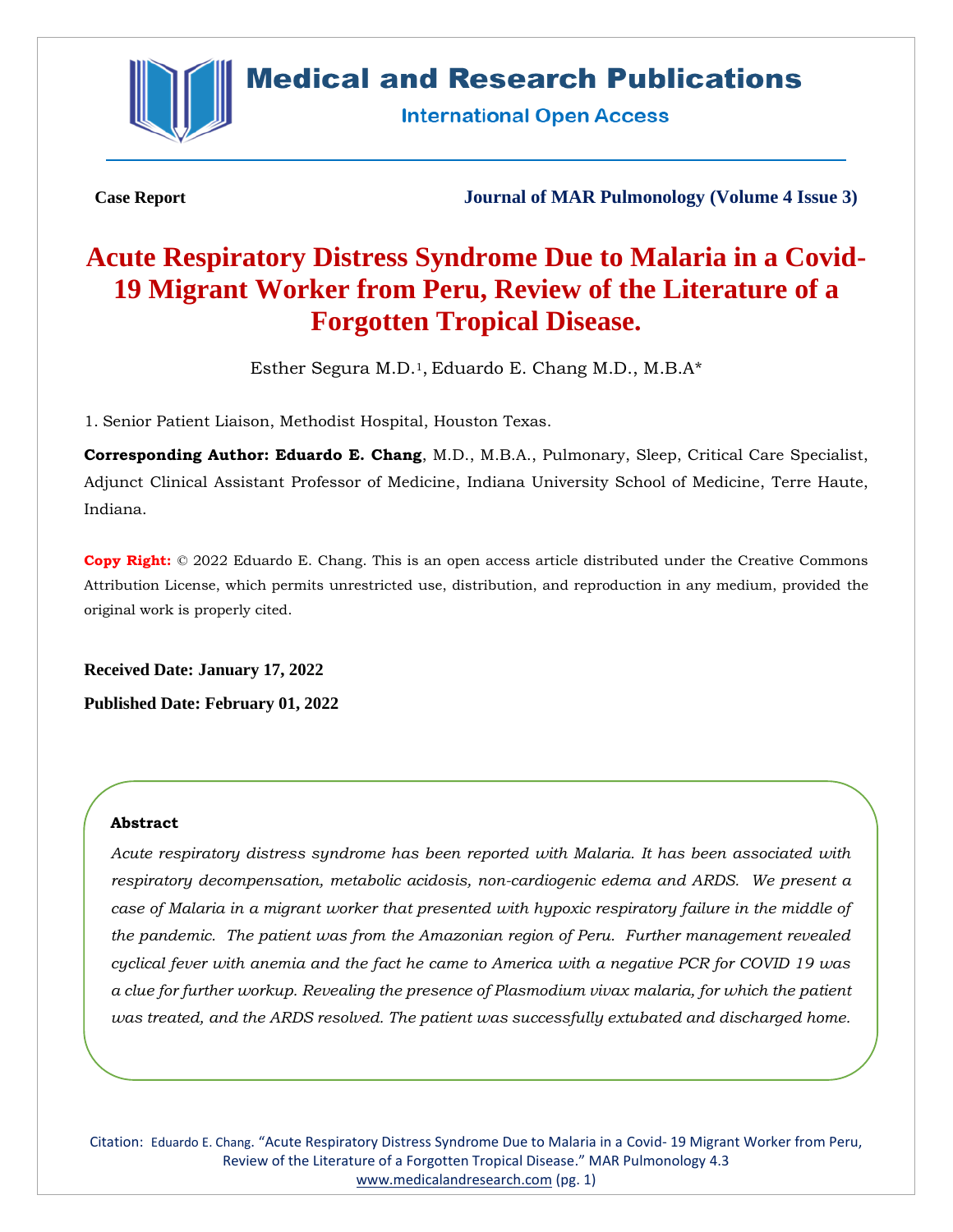#### **Patient:** Male, 57-year-old Male

**Final Diagnoses:** Malaria, Plasmodium vivax, ARDS, Respiratory Failure, Hypoxemia, COVID-19.

**MeSH: Keywords:** Peru, Malaria, South America, Respiratory Failure ARDS, COVID-19.

**Objective:** Unusual clinical course

#### **Case**

Malaria caused by *Plasmodium vivax* has been reported to be a cause of ARDS. This is a rare complication in North America, as malaria is not endemic. Nevertheless, with the COVID 19 pandemic, there has been an increase in world migration and the incidence of tropical diseases may be more prominent in non-endemic areas. This is a case of a migrant worker from Peru that presented with increased dyspnea and shortness of breath in the middle of a Pandemic. COVID lung infection was suspected due to the presentation of acute hypoxic respiratory failure. However, PCR was negative and subsequent analyses revealed anemia, fever, and increased hypoxemia. The patient was intubated due to his critical evolution and dyspnea. Blood cultures and sputum cultures were negative. A chest radiograph reveals bilateral ground-glass opacities. His overall condition continued to deteriorate. A tomography angiogram of the chest was ordered, showing bilateral ground-glass opacities with no evidence of pulmonary embolism. The WBC was  $13 \times 10^3$ , Beta natriuretic Peptide of 50 pg./ML, ferritin of 1154ng/L and a D dimer <1.0 the rest of the chemistries were within normal limits. Prothrombin and Partial thrombin time were normal and liver functions were normal. Bronchoscopy was done and was negative for fungi, bacterial, or fungal infections.

An echocardiogram revealed normal cardiac function. Legionella and pneumococcal antigen tests were negative. Nursing staff noticed cyclical fevers every 2 days while on the ventilator. We tested for thick and thin smears and PCR, the diagnosis of *Plasmodium vivax* was reached. Not having a clear past medical history, we were uncertain if this was new-onset malaria or a reactivated infection. The patient was treated besides standard antibiotic therapy with a radical fourteen-day primaquine regimen of 3.5 mg base/kg for a total dose of 15mg/day to treat the *P. vivax* malaria infection. Prior to initiating primaquine, it was necessary to determine the patient's glucose-6-phosphate-dehydrogenase (G6PD) status to establish safety and dosage. Deficiency in G6PD is an X-linked genetic disorder that can result in life-threatening hemolysis when treated with any 8-aminoquinolone (8-AQ) class drug. The degree of hemolysis is dose-dependent and should be closely monitored in patients with G6PD deficiencies. The patient improved over 10 days and was weaned from the ventilator and eventually discharged home with clinic follow up to Pulmonary and Infectious Diseases.

Citation: Eduardo E. Chang. "Acute Respiratory Distress Syndrome Due to Malaria in a Covid- 19 Migrant Worker from Peru, Review of the Literature of a Forgotten Tropical Disease." MAR Pulmonology 4.3 [www.medicalandresearch.com](http://www.medicalandresearch.com/) (pg. 2)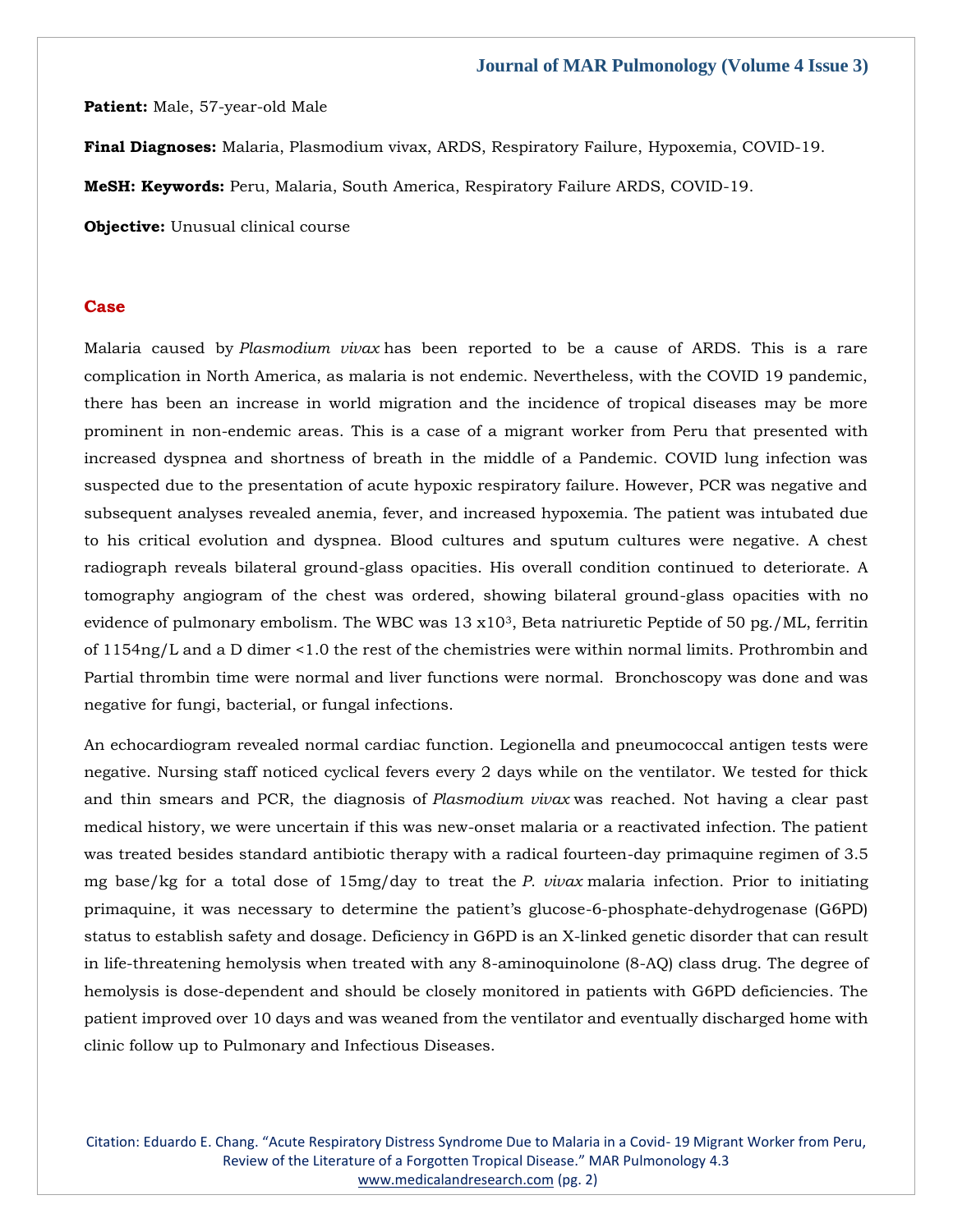## **Background**

Malaria continues to be an important source of morbidity and mortality throughout the Amazon=jungle and Africa. The World Health Organization started an eradication initiative in 1955 with the use of DDT. **[**2**]** However, that initiative was abandoned in 1969 after concerns with the safety of DDT and the Anopheles mosquito developing resistance to DDT. **[**3**]** Malaria continues affecting many communities in the Amazon region of Peru that have limited access to education, transportation and health centers. Over the years, *Plasmodium* species have developed resistance to traditional treatments and many inhabitants have subclinical infections. **[**2,3,4**]** The infected person has minimal or no signs of an active infection and becomes a reservoir for the parasite. Focusing on the Peruvian Amazon region where our patient originated, the city of Iquitos in the northeastern department of Loreto. **[**1,7**]** Iquitos is the capital of the department and is divided into four districts. The Nanay and Itaya Rivers meet to form the Amazon River, the city is only accessible by water or air. From 2017 Census data, the population of Iquitos was calculated over 374,000 along with the surrounding rural communities.**[**1,4**]**

Prevalence of malaria according to Karim Pardo Ruiz, the director of Prevention and Control of Zoonosis and Metaxenic Diseases (under the health strategies and solutions for the Peruvian Ministry of health), there has been a fifty percent decline in malaria cases in Peru.1 The number of cases in 2013 was 40,747 (35,275 due to *P. vivax* and 5,472 due to *P. falciparum*). Peru reduced the number of cases between 2014 and 2017 (from 65,252 to 55,367) by more than fifteen percent. **[**1,2**]** A "Malaria Zero Plan" with the objective of eradicating malaria in the Peruvian Amazon was adopted by the Ministry of Health in 2017. The main focus was the department of Loreto which had 96 percent of the malaria cases in Peru for the same year the initiative was undertaken. **[**3**]** In 2018, there were only 13,349 cases of malaria (10,420 due to *P. vivax* and 2,929 due to *P*. *falciparum*). The Peruvian Ministry of Health, Regional Health Direction for Loreto, Iquitos indicates the largest number of cases are seen from January to July and start to decline by fifty percent from August to December, the rainy season is from November to May. **[**3,6,10**]** Iquitos have been found to be the main source of parasitic spread to the surrounding areas with *Anopheles darlingi* being the main vector. **[**6,9,10**]**

| Table 1 Confirmed cases 2015-2017 |  |  |  |  |
|-----------------------------------|--|--|--|--|
|-----------------------------------|--|--|--|--|

| Year | Total Pop at Blood |          | Slides Confirmed | Р.               | Slide | Annual   |
|------|--------------------|----------|------------------|------------------|-------|----------|
|      | Risk               | Examined | Cases            | falciparum/mixed | Pos   | Parasite |
|      |                    |          |                  |                  | Rate  | Index    |
|      |                    |          |                  |                  |       |          |
|      | $2015$ 4,453,082   | 865,980  | 66,609           | 13,682           | 7.69  | 14.96    |
|      | 2016 3,273,897     | 566,230  | 56,623           | 15,319           | 10.00 | 17.30    |

Citation: Eduardo E. Chang. "Acute Respiratory Distress Syndrome Due to Malaria in a Covid- 19 Migrant Worker from Peru, Review of the Literature of a Forgotten Tropical Disease." MAR Pulmonology 4.3 [www.medicalandresearch.com](http://www.medicalandresearch.com/) (pg. 3)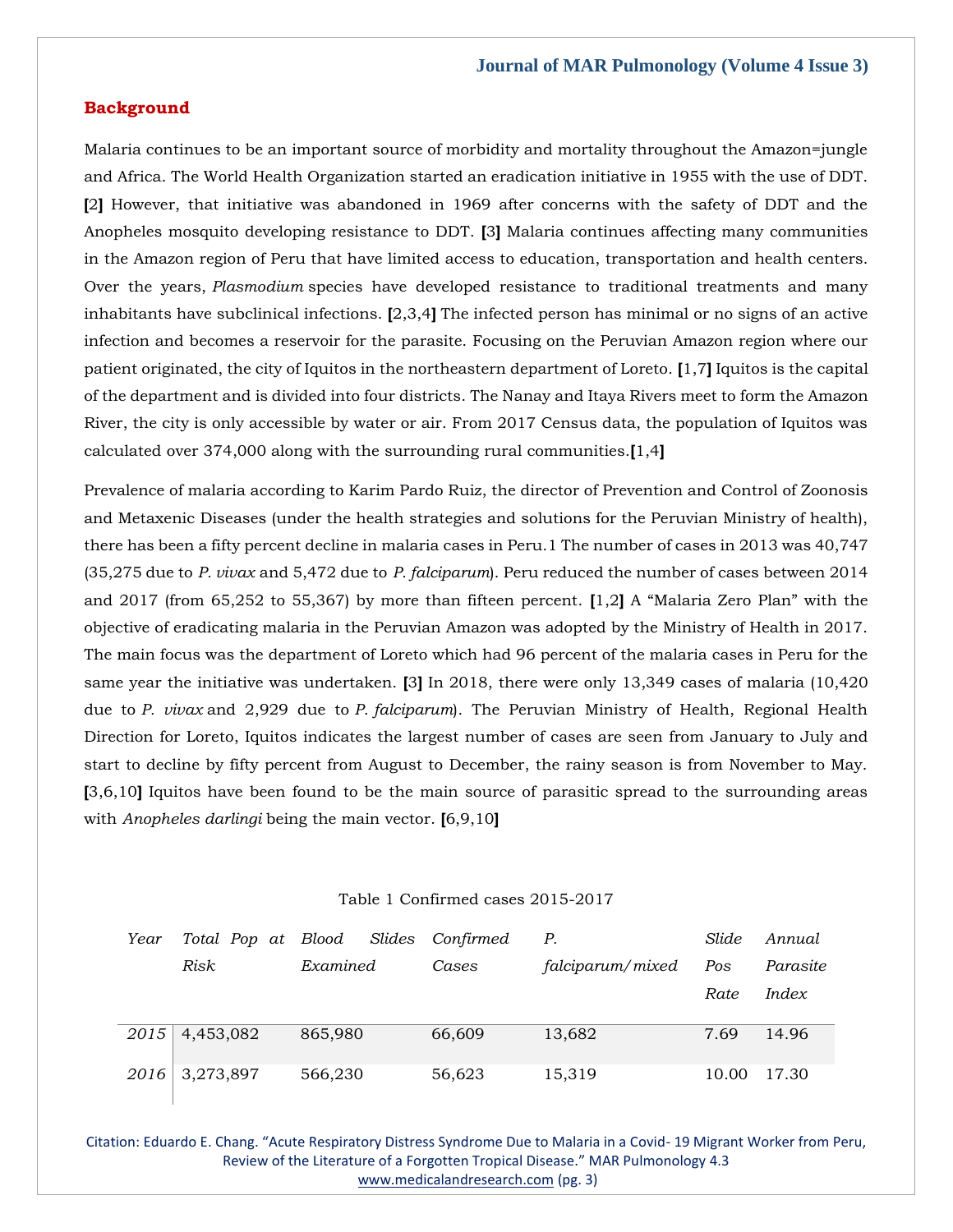|                  |         |        | <b>Journal of MAR Pulmonology (Volume 4 Issue 3)</b> |             |  |
|------------------|---------|--------|------------------------------------------------------|-------------|--|
| $2017$ 3,843,337 | 388.699 | 55,367 | 13.321                                               | 13.75 14.41 |  |

Report on the Situation of Malaria in the Americas 2017

Table 2 Malaria cases by age group 2017

| <b>AGE GROUP</b>    | $\parallel$ NUMBER OF CONFIRMED CASES |
|---------------------|---------------------------------------|
| <b>LESS THAN 5</b>  | 20%                                   |
| $5 - 14$            | 35%                                   |
| 15-49               | 37%                                   |
| <b>50 AND ABOVE</b> | 7%                                    |

## **Infection**

When the infected female mosquito bites the human host, it injects the immature sporozoite into the person's bloodstream. **[**2,3**]** This sporozoite travels throughout the body until it reaches the liver where it will mature into a schizont. The mature schizonts multiply over the coming weeks into merozoites. These merozoites can now break free from the liver and enter the bloodstream, invading red blood cells. Merozoites destroy the blood cells as they continue to grow and divide in two- or three-day intervals depending on the *Plasmodium*. **[**3**]** As the reproductive cycle continues, the person can have daily rupture of red blood cells leading to anemia. Merozoites reproduce asexually, it is believed several can continue to a sexual reproductive gametocyte. **[**3,4**]** The new gametocyte circulates in the bloodstream and can only reproduce when a new mosquito bites the host. Upon reproduction, the gametocyte will produce ookinetes which attach to the mosquito's intestine. They will mature and hatch in 9-14 days releasing thousands of new sporozoites which can be released in the mosquito's saliva when it bites a new host, starting a new infective lifecycle. After the initial infective bite, the person has no initial symptoms. Rural areas typically course with monoclonal infections and urban areas have polyclonal infections due to increased exposure. **[**5,6**]** Through genetic analysis, they have been able to identify and group 87 unique haplotypes grouped as a sub-structured parasitic population with 2 or 3 genetic clusters. **[**5**]** The *P.vivax* species circulating in the Iquitos Amazon region was determined to be diverse in five areas with different migration patterns. The city of Iquitos has also been found to be the main source of parasite spread due to it being the largest city in the region colloquially called the capital of the Peruvian Amazon due to its trade activity, commerce and port traffic. **[**3,5**]** Considering Iquitos is surrounded by water, it is also wise to consider the spread of malaria by people traveling in and out of the city by boat on the Nanay River. These people go to the city and tend to their affairs prior to returning to their villages

Citation: Eduardo E. Chang. "Acute Respiratory Distress Syndrome Due to Malaria in a Covid- 19 Migrant Worker from Peru, Review of the Literature of a Forgotten Tropical Disease." MAR Pulmonology 4.3 [www.medicalandresearch.com](http://www.medicalandresearch.com/) (pg. 4)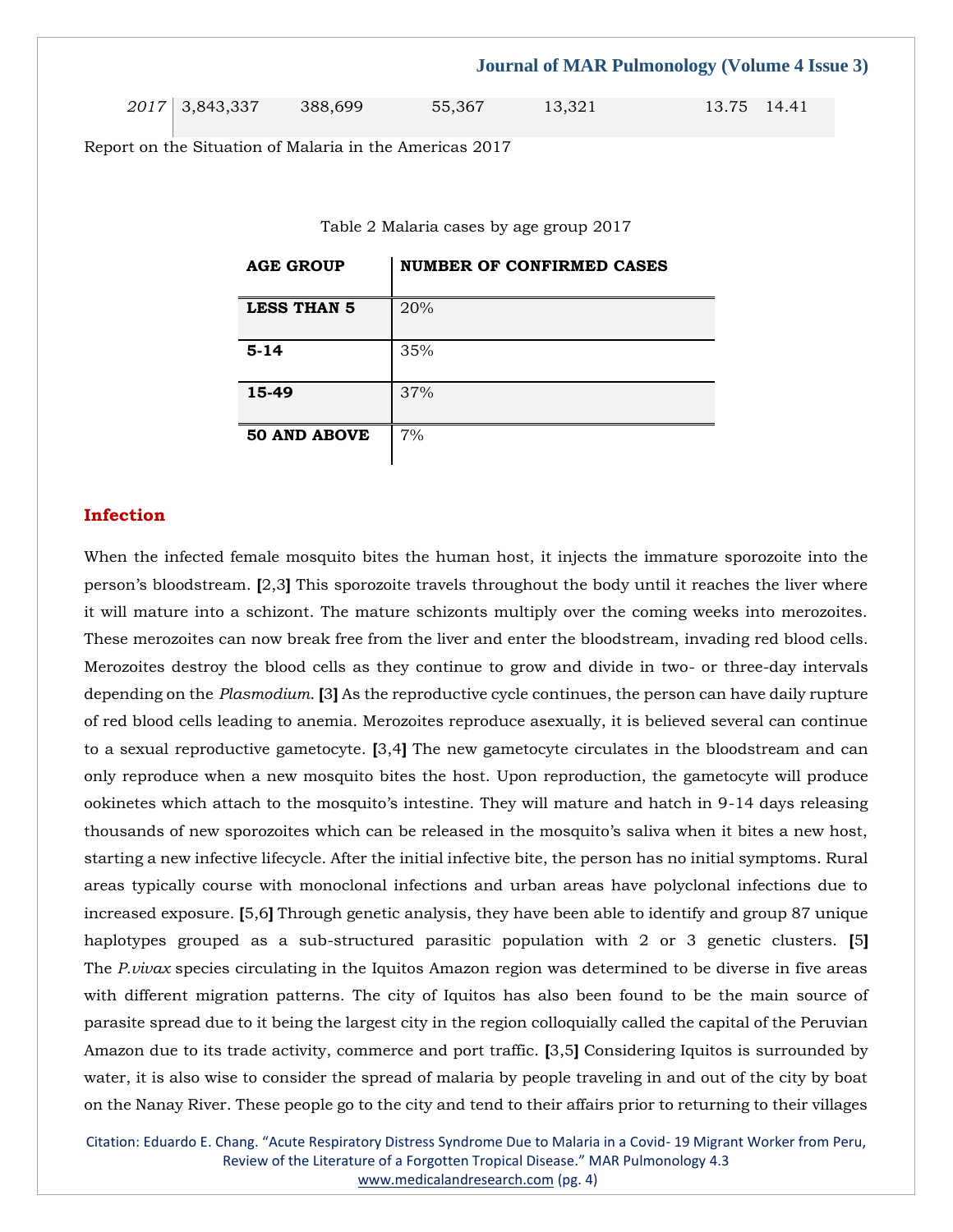in the jungle. This creates a flux of infection in both directions that can be determined through genetic mapping. This same population genetics could help determine the impact of treatment, spread, control and eradication. **[**5,8,9**]**.

#### **Symptoms**

The symptoms can start anywhere from ten to fifteen days after the bite from a malaria-infected female Anopheles mosquito. **[**3**]** The host has a combination of clinical symptoms such as fever, chills, headache, nausea, vomiting, diarrhea, abdominal cramps and muscle aches. **[**2,4**]** One of the diagnostic aids in determining malaria is the fever and chill presentation in waves or periods lasting four to ten hours and repeating every two to three days. **[**3**]** After the fever, the person starts to perspire profusely as their temperature normalizes. The interval of days depends on the species of *Plasmodium*, tertian malaria (48 hrs. - *P. vivax, P. ovale, P. falciparum)* or quartan malaria (72 hrs. - *P. malariae*). The interval coincides with every release of merozoites into the bloodstream. The infected person can have multiple generations of the same species being released out of synchrony or may be infected by a second parasite.2,4 This unsynchronized release can eliminate the 2-3 day cycle, the person will have more frequent episodes of chills, fever and perspiration. The replication will continue until the person receives treatment for malaria. If there is no treatment, there will be marked anemia with the red blood cell (RBC) destruction, an enlarged spleen trying to rid the body of the broken red blood cells (RBC) and weakness due to the continued and increased anemia.

Among the protozoan species that cause malaria, P. *falciparum* is considered the most dangerous of the parasites because it has higher virulence by infecting a greater number of RBC. **[**2,3**]** The person is said to have malignant tertian malaria and can deteriorate rapidly into coma and death if not treated rapidly. **[**4**]** On diagnosis, they are typically found to have ten times more parasites than other infective species. The RBC acquires affinity to agglutinate in capillaries causing circulatory impedance. This obstruction in blood flow is most severe in the kidneys and brain which can lead to kidney failure and cerebral malaria resulting in demise for the human host. Several P. *falciparum* strains have become resistant to both preventative and curative medications for malaria. **[**3,7**]** For infections with *P. ovale* or *P. vivax* it is important to keep in mind that dormant sporozoites can remain in the liver as hypnozoites for months or years and can reactivate. There is no diagnostic test to detect the presence of dormant liver parasites and they are not detected in blood smear tests. **[**3**]** The person is asymptomatic and becomes a reservoir for future infections with possible relapse weeks, months or years after initial infection. The human host presents a moderate disease with high number of parasites in the blood, infecting reticulocytes. Infections by *P. vivax* in comparison are more severe and have frequent relapses, vague symptoms appear within the first seven to ten days. The symptoms are headache, anorexia, photophobia and muscle aches lasting three to four days. After the initial symptoms, the person develops low-grade fever that can be cyclic appearing every forty-eight hours. **[**2,3,4**]** They can also present splenomegaly and

Citation: Eduardo E. Chang. "Acute Respiratory Distress Syndrome Due to Malaria in a Covid- 19 Migrant Worker from Peru, Review of the Literature of a Forgotten Tropical Disease." MAR Pulmonology 4.3 [www.medicalandresearch.com](http://www.medicalandresearch.com/) (pg. 5)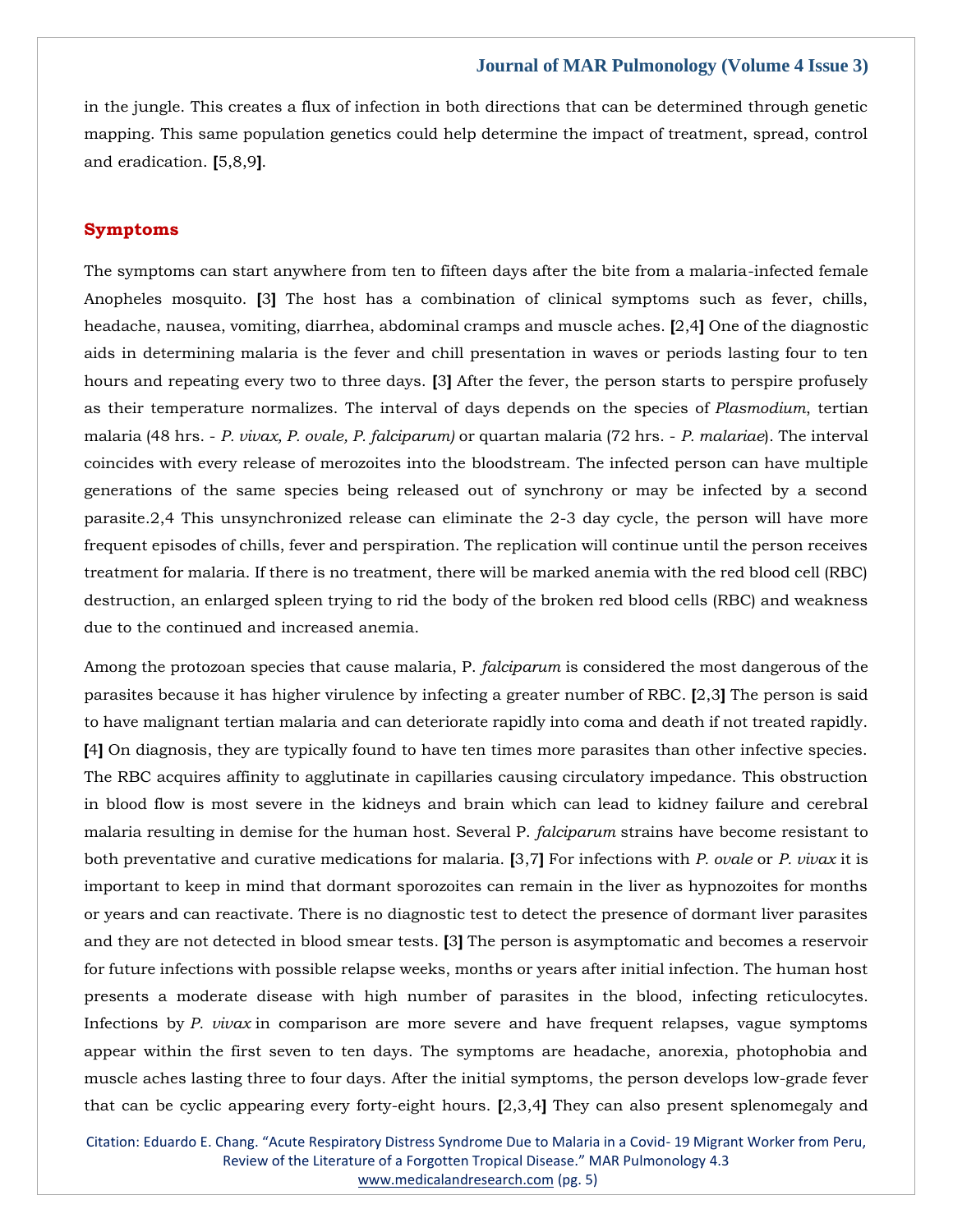leukopenia in the first few weeks of infection. Infections caused by *P. vivax* may have renal failure, pulmonary failure or neurological signs when the person develops cerebral malaria. **[**4**]**



Figure 1

#### **Diagnosis**

To properly diagnose malaria, laboratory confirmation is mandatory. The combination of clinical symptoms can be misleading and lead to an erroneous diagnosis and ineffective treatment. **[**3,9**]** A peripheral blood sample is taken to produce a smear on a glass slide and is viewed under a microscope, this will help identify the parasitic species and give an idea of the number of circulating parasites. This traditional test has limitations, it can be difficult to identify parasites when few are circulating in the bloodstream, it is time-consuming and requires a skilled microscopist. **[**4**]** There are also rapid tests (RDT) that can be conducted when there is no microscope or skilled technician to identify *Plasmodium* in a blood sample. The RDT can detect four species of *Plasmodium* (*P*. *ovale*, *P. falciparum, P. malariae* and *P. vivax)*. These rapid tests target *P. falciparum* antigens which are rich in histidine protein 2 (HRP2) and also target Plasmodium lactate dehydrogenase (pLDH) found in *P. malariae, P. vivax, P*. *ovale* and *P. falciparum*. There are genome assemblies for approximately 16 mosquito vectors and gene mapping of five species of Anopheles. **[**5**]** The mapping of mosquito genes allows for the determination of proper treatment in areas where mosquitos may have developed resistance to

Citation: Eduardo E. Chang. "Acute Respiratory Distress Syndrome Due to Malaria in a Covid- 19 Migrant Worker from Peru, Review of the Literature of a Forgotten Tropical Disease." MAR Pulmonology 4.3 [www.medicalandresearch.com](http://www.medicalandresearch.com/) (pg. 6)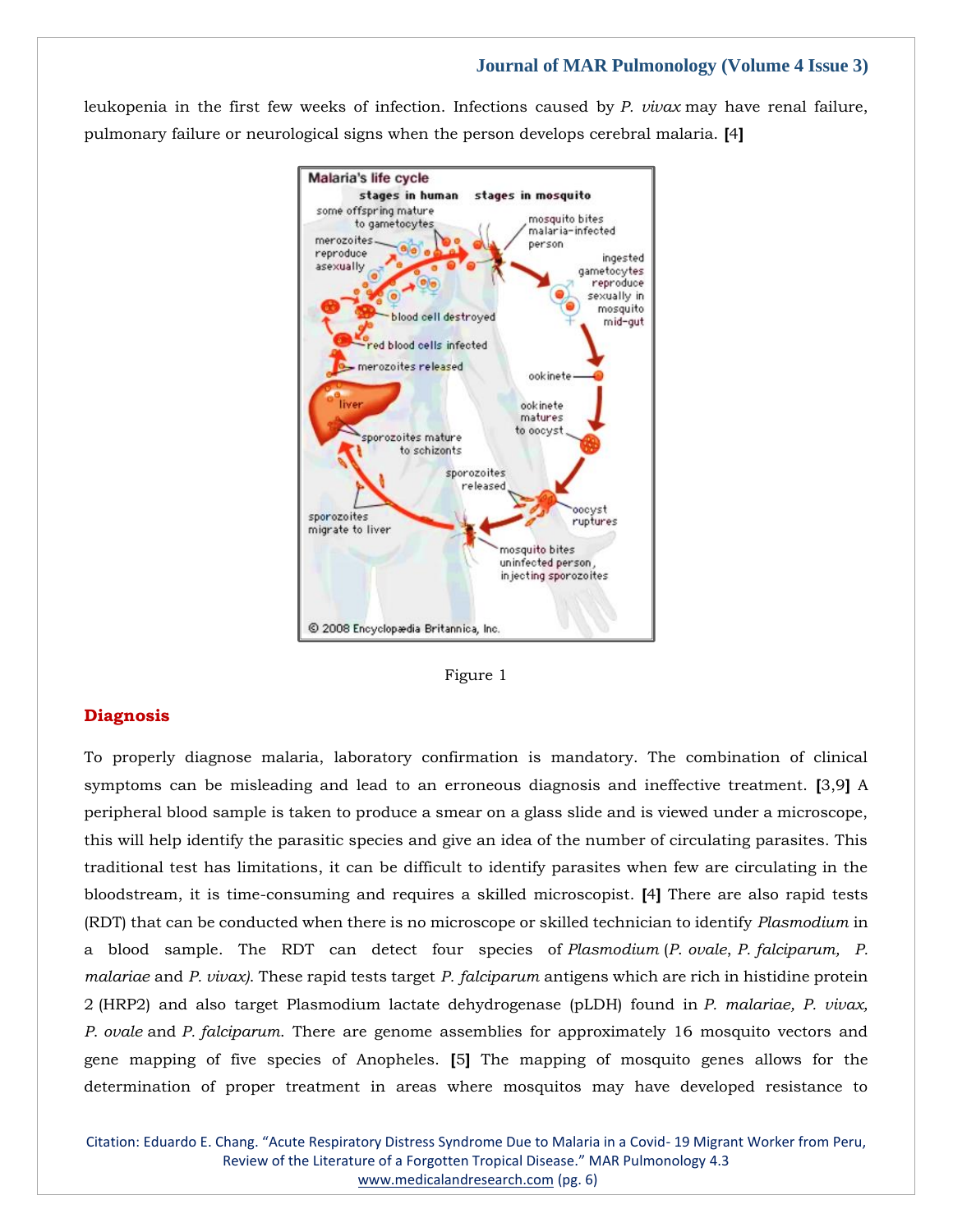traditional medications. **[**10**]** Special considerations should be taken in the detection of malaria in pregnant women, this is done through traditional blood smear, PCR, testing of cord blood and testing placental tissue. **[**6**]** PCR testing provides a real-time qualitative determination of *Plasmodium* species. With knowing the prevalence of the type of mosquito and parasite, it is easier to prevent complications during pregnancy to the mother and when the baby is born. **[**6**]** The most significant complications for the mother are coursing with anemia throughout the pregnancy that can negatively impact the child due to placental insufficiency. There can be a spontaneous abortion, stillbirth, premature delivery, low birth weight, fetal anemia. **[**4,6**]** The goal is to prevent any of these from happening to both the mother and her child. Ideally to treat with sulfadoxine-pyrimethamine prophylaxis to prevent malaria and any adverse events during pregnancy. **[**4,6**]** The WHO has established treatment guidelines for malaria during pregnancy, the recommended cure for infections by *Plasmodium vivax* is chloroquine 25mg/kg/d for 3 days in conjunction with primaquine 0.5mg/kg/d for 7 days. **[**4,6**]**

#### **Treatment**

Historically, Peru provided the world with its first treatment against malaria. It was produced from the bark of the "Chincona tree" that was used by early Peruvian Indians as tea for fever. **[**3,7**]** The same bark was used to derive quinine in the 1820s which was the established treatment for malaria for many years. Treatment with Pamaquine, mepacrine and chloroquine were developed in the 1930s. Of these, chloroquine was found to be the least toxic and most cost effective. **[**3**]** Resistance to treatment with chloroquine started in the 1960s and spread around the world, rendering it no longer the primary choice for treatment. The main goal for any treatment is to eliminate, contain and prevent transmission of the infection. **[**2,7,9**]** A combination of medications has been found to be more effective than a single antimalarial drug. Uncomplicated malaria is treated differently than complicated malaria. The treatment depends on the type of infection, host status, and if there are any other associated conditions. Prior to initiating treatment with any 8-aminoquinolone (8-AQ) class drug, it was necessary to determine the patient's glucose-6-phosphate-dehydrogenase (G6PD) status to establish safety and dosage. Deficiency in G6PD is an X-linked genetic disorder that can result in life-threatening hemolysis when treated with 8-AQ drugs. For travelers to endemic areas and pregnant women living in endemic areas, prophylactic treatment should be given.

#### **Prevention**

The prompt diagnosis and treatment for malaria also helps reduce transmission and is a source of prevention. This can be done with continued surveillance and active case detection with consecutive screenings for malaria. This would identify carriers who are in latent state parasitemia. Education is

Citation: Eduardo E. Chang. "Acute Respiratory Distress Syndrome Due to Malaria in a Covid- 19 Migrant Worker from Peru, Review of the Literature of a Forgotten Tropical Disease." MAR Pulmonology 4.3 [www.medicalandresearch.com](http://www.medicalandresearch.com/) (pg. 7)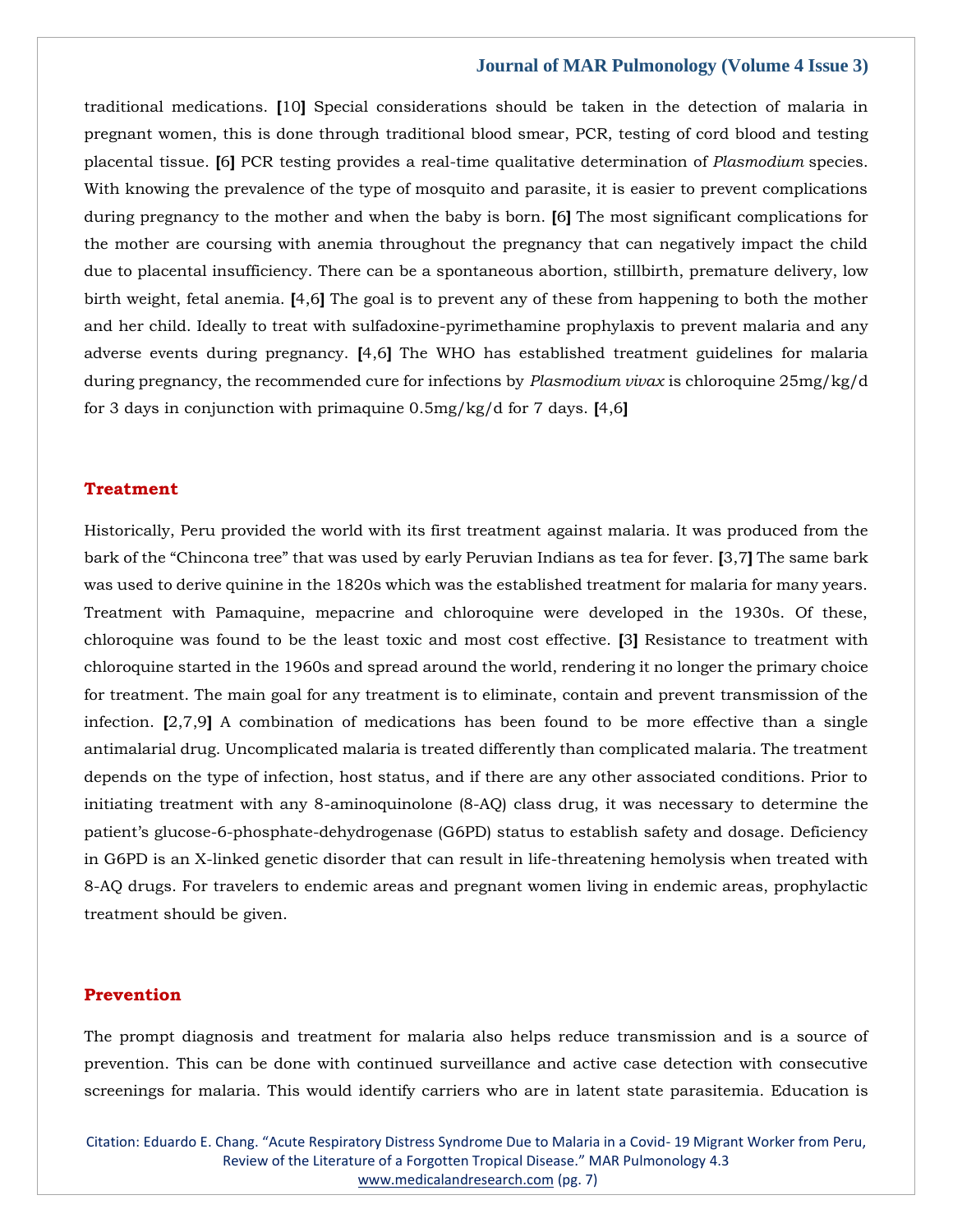also a cornerstone of prevention and transmission. If susceptible populations are aware of signs and symptoms, they will be more likely to visit one of the local health posts within the jungle or travel to the city to receive medical attention. Taking into consideration, education levels, remote locations and decreased sanitation an extra effort have to be placed on general health education and in eliciting the help of health promoters to assist with the supervision and reporting of persons with signs or symptoms of malaria. The health promoter can also aid the person in seeking medical attention. **[**2,9,10**]**

### **Conclusion**

ARDS combined with malaria is a rare presentation in North America. Currently, with the increased migration from Latin America to the North, it is conceivable that we will see additional infections and complications due to tropical diseases in our hospitals. ARDS has an inflammatory mediated capillary leak that leads to non-cardiogenic edema. In a world where SARS-CoV-2 is causing increased migration due to economic damage to society. We need to keep in mind the presence of non-common diseases in areas where prevalence is not common. At the time of this article's elaboration, the US has recorded a lamentable 831,000 deaths. The CDC estimates an average of 100,000 new cases per day as a new surge pommel the US. The current Omicron variant has presented with symptoms like infection by P. *vivax*: headache, anorexia, and muscle aches lasting three to four days differing from other SARS-CoV-2 variants. Making the diagnosis of malaria seem unrealistic in nonendemic areas, led us to widen our considerations for a differential diagnosis. It is important to keep lung protective strategies, pruning, peep, antibiotics, steroids and antivirals as the cornerstone for these patients. Suspicion of a tropical disease such as malaria needs to be considered based on each individual's exposure and origin. Bacterial pneumonia and even coinfections with SARS-CoV-2 needs to be among your differential diagnosis. For this case, antimalarial therapy was a key point to the patient's recovery. Further studies of malaria in the pandemic must be considered in regions such as Africa and the Amazon where malaria is more prominent.

### **References**

1.Estadisticas del Bicentenario (Bicentennial Statistics), (2021). National Institute of Stadistics, Lima, Peru.https://www.inei.gob.pe/media/MenuRecursivo/publicaciones\_digitales/ Est/Lib1806/libro.pdf.

2.Report on the Situation of Malaria in the Americas 2017, Pan American Health Organization, World Health Organization https://www3.paho.org/hq/index.php?option=com docman&view=download& slug=malaria-technical-advisory-group-session-2-june-2019&Itemid=270&lang=en

Citation: Eduardo E. Chang. "Acute Respiratory Distress Syndrome Due to Malaria in a Covid- 19 Migrant Worker from Peru, Review of the Literature of a Forgotten Tropical Disease." MAR Pulmonology 4.3 [www.medicalandresearch.com](http://www.medicalandresearch.com/) (pg. 8)